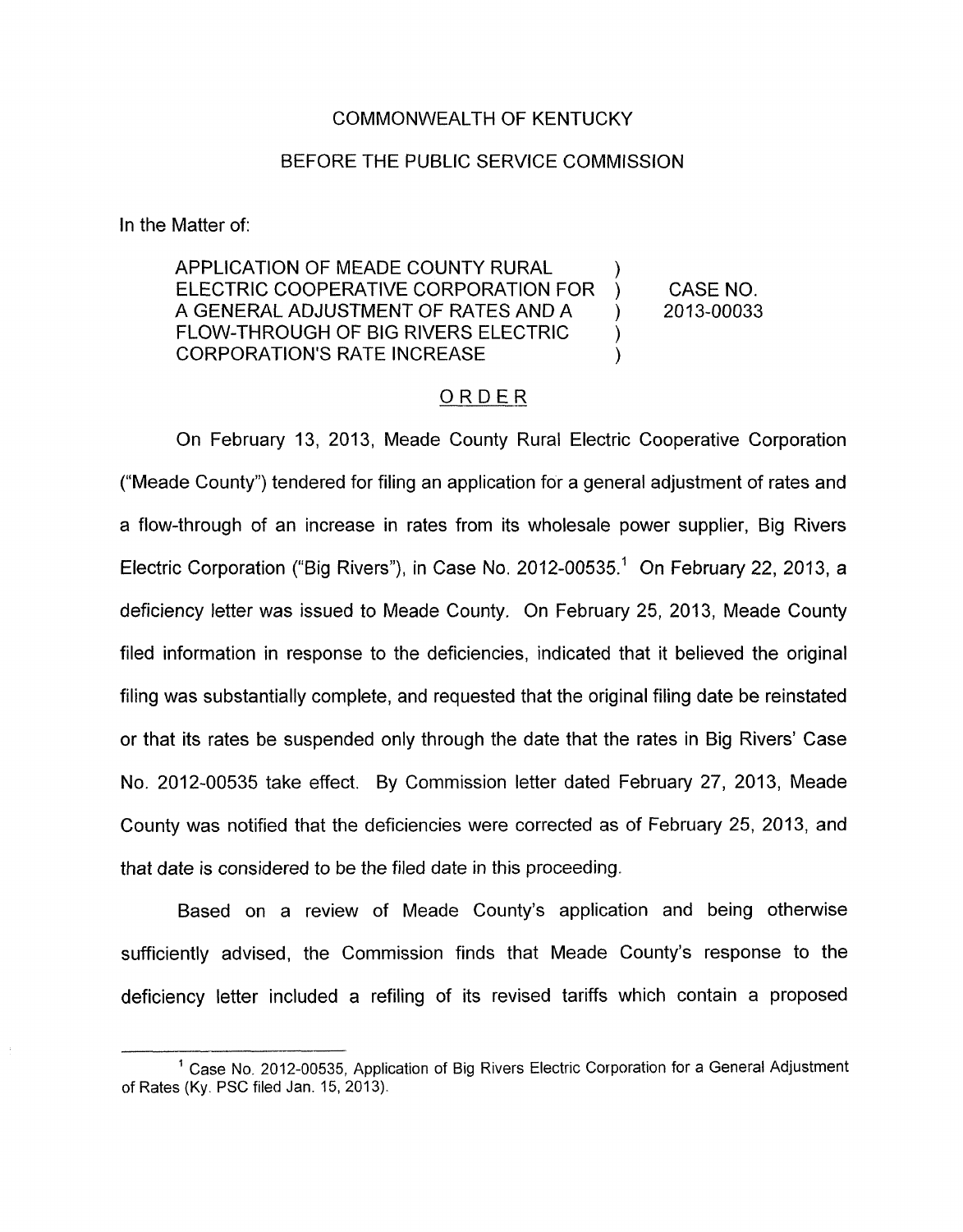effective date of March 28, 2013. Having reviewed the application, we find that an investigation is necessary to determine the reasonableness of Meade County's proposed rates and that the investigation cannot be completed by March 28, 2013. KRS 278.180(1) provides that no change shall be made by any utility in any rate except upon 30 days' notice to the Commission. Therefore, pursuant to KRS 278.190(2), the Commission will suspend the effective date of the proposed rates for five months, from March 28, 2013 up to and including August 27, 2013. A substantial portion of the proposed increase in Meade County's rates is intended to be attributed to the pass through of Big Rivers' wholesale rates in Case No. 2012-00535. The Commission is aware that the wholesale rates of Big Rivers in Case No. 2012-00535 have been suspended up to and including August  $17$ ,  $2013<sup>2</sup>$  which is 10 days prior to the suspension date of August 27, 2013 in this proceeding. If our review of the distribution portion of Meade County's rate increase is not completed by August 17, 2013, a further Order will be issued addressing the wholesale portion of the requested increase to ensure that Meade County is able to fully recover any increase in wholesale power costs.

IT IS HEREBY ORDERED that:

1. Meade County's proposed rates are suspended for five months, up to and including August 27, 2013.

2. The procedural schedule set forth in the Appendix shall be followed.

3. a. Responses to requests for information shall be filed in accordance with the electronic filing procedures set out in 807 KAR 5:001, Section 8, and shall be appropriately indexed and bookmarked and shall include the name of the witness

Case No. 2012-00535, Order issued February 1,2013. **<sup>2</sup>**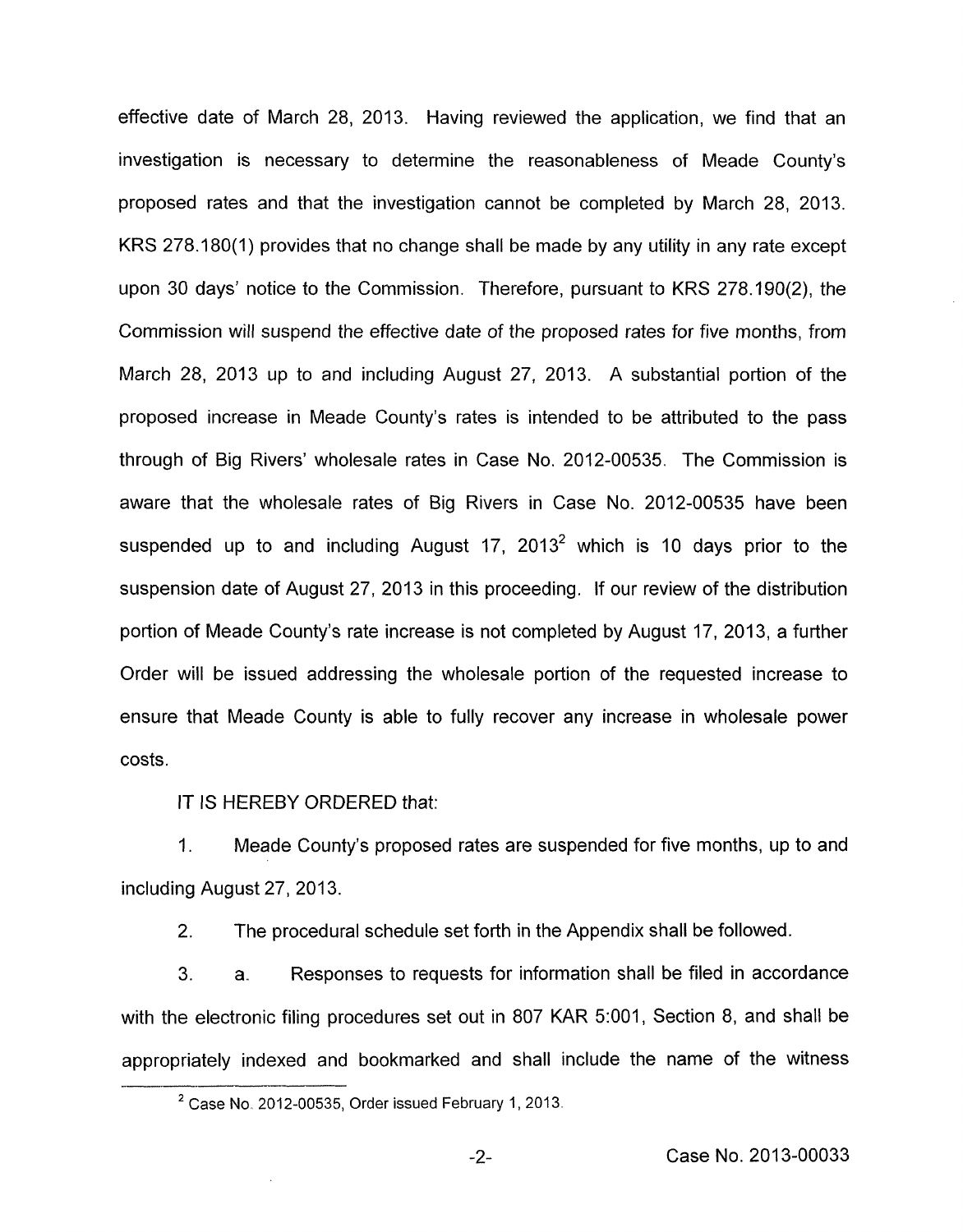responsible for responding to the questions related to the information provided, with copies to all parties of record and a paper copy to the Commission.

b. Each response shall be answered under oath or, for representatives of a public or private corporation or a partnership or association or a governmental agency, be accompanied by a signed certification of the preparer or person supervising the preparation of the response on behalf of the entity that the response is true and accurate to the best of that person's knowledge, information, and belief formed after a reasonable inquiry.

c. Any party shall make timely amendment to any prior response if it obtains information which indicates that the response was incorrect when made or, though correct when made, is now incorrect in any material respect.

d. For any request to which a party fails or refuses to furnish all or part of the requested information that party shall provide a written explanation of the specific grounds for its failure to completely and precisely respond.

**4.** All parties shall respond to any interrogatories and requests for production of documents that Commission Staff submits in accordance with the procedural schedule set forth in the Appendix.

5. Any party filing testimony shall file in accordance with the electronic filing procedures set out in 807 KAR 5:001, Section 8 with one paper copy to the Commission.

**6,** At any public hearing in this matter, neither opening statements nor summarization of direct testimonies shall be permitted.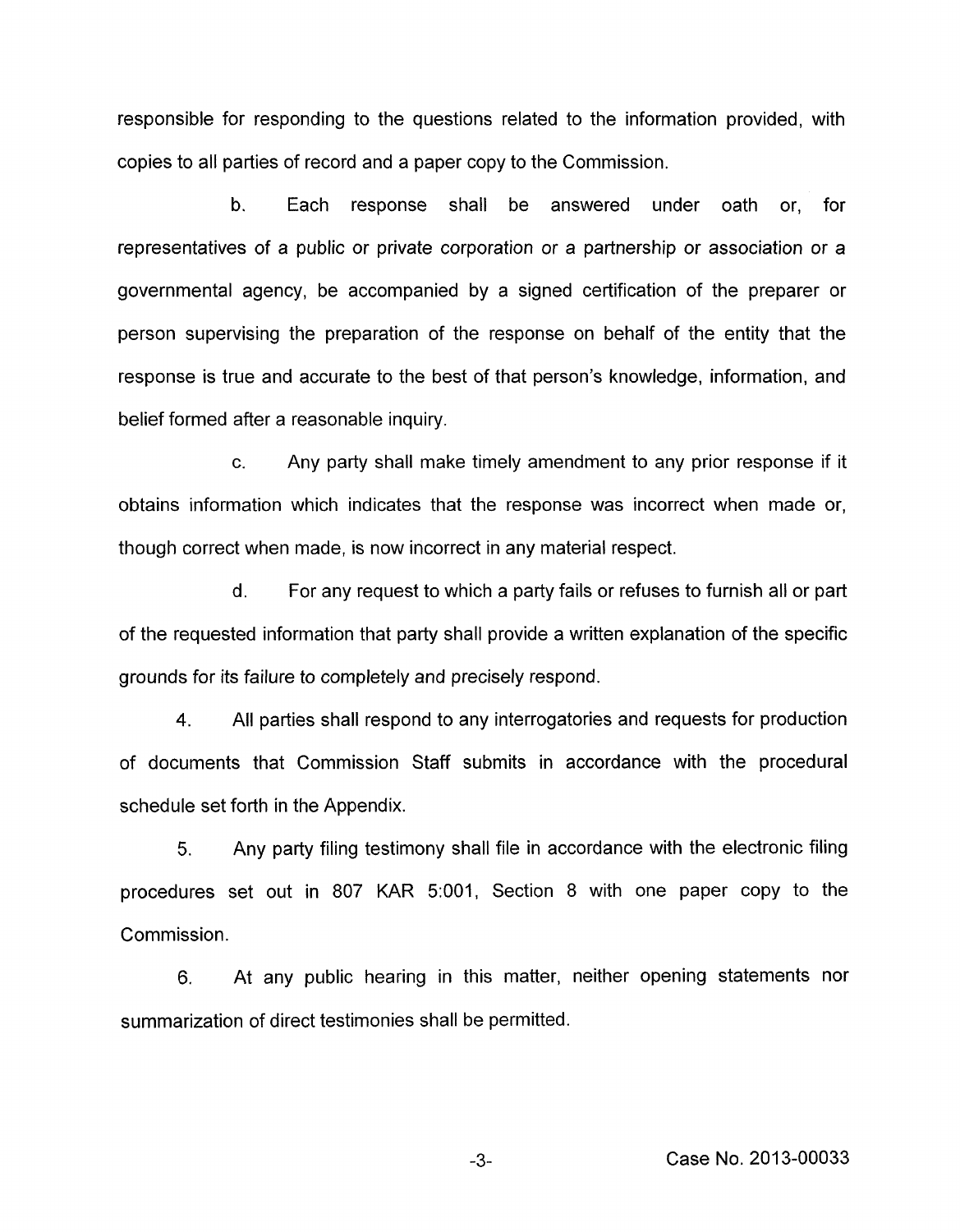7. The Commission does not look favorably upon motions for continuance. Consequently, motions for extensions of time with respect to the schedule herein shall be made in writing and will be granted only upon a showing of good cause.

8. Nothing contained herein shall prevent the Commission from entering further Orders in this matter.

By the Commission



AT POirector

Case No. 2013-00033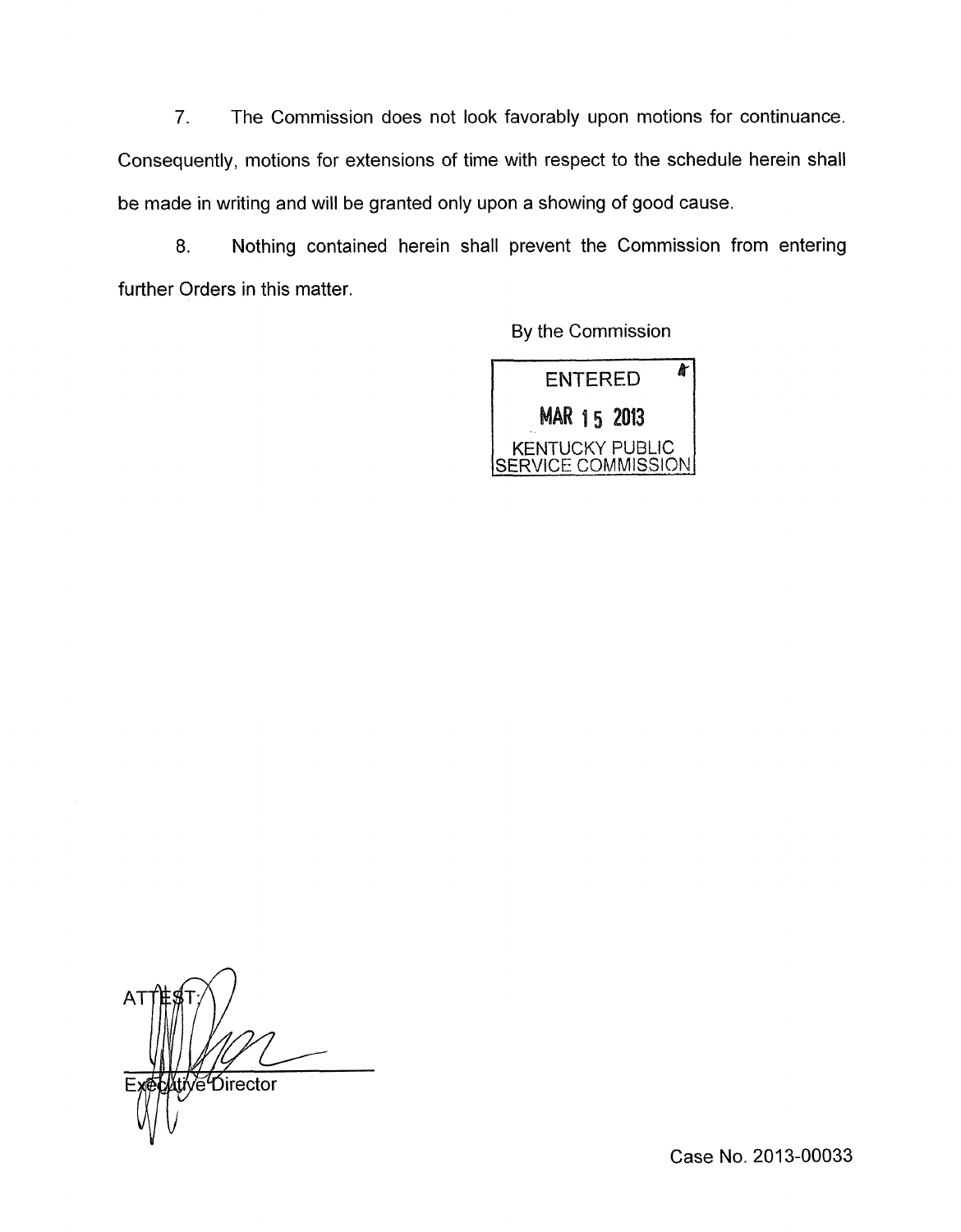## APPENDIX

# APPENDIX TO AN ORDER OF THE KENTUCKY PUBLIC SERVICE COMMISSION IN CASE NO. 2013-00033 DATED MAR 1 5 2013

| All initial requests for information to Meade County                                                                                                            |  |
|-----------------------------------------------------------------------------------------------------------------------------------------------------------------|--|
| Meade County shall file responses to initial requests                                                                                                           |  |
| All supplemental requests for information to                                                                                                                    |  |
| Meade County shall file responses to                                                                                                                            |  |
| Intervenor testimony, if any, in verified prepared                                                                                                              |  |
| All requests for information to Intervenors shall                                                                                                               |  |
| Intervenors shall file responses to requests for                                                                                                                |  |
| Meade County shall file, in verified form,                                                                                                                      |  |
| Public Hearing to be held in Hearing Room 1<br>of the Commission's offices at 211 Sower Boulevard,<br>Frankfort, Kentucky, for the purpose of cross-examination |  |
|                                                                                                                                                                 |  |